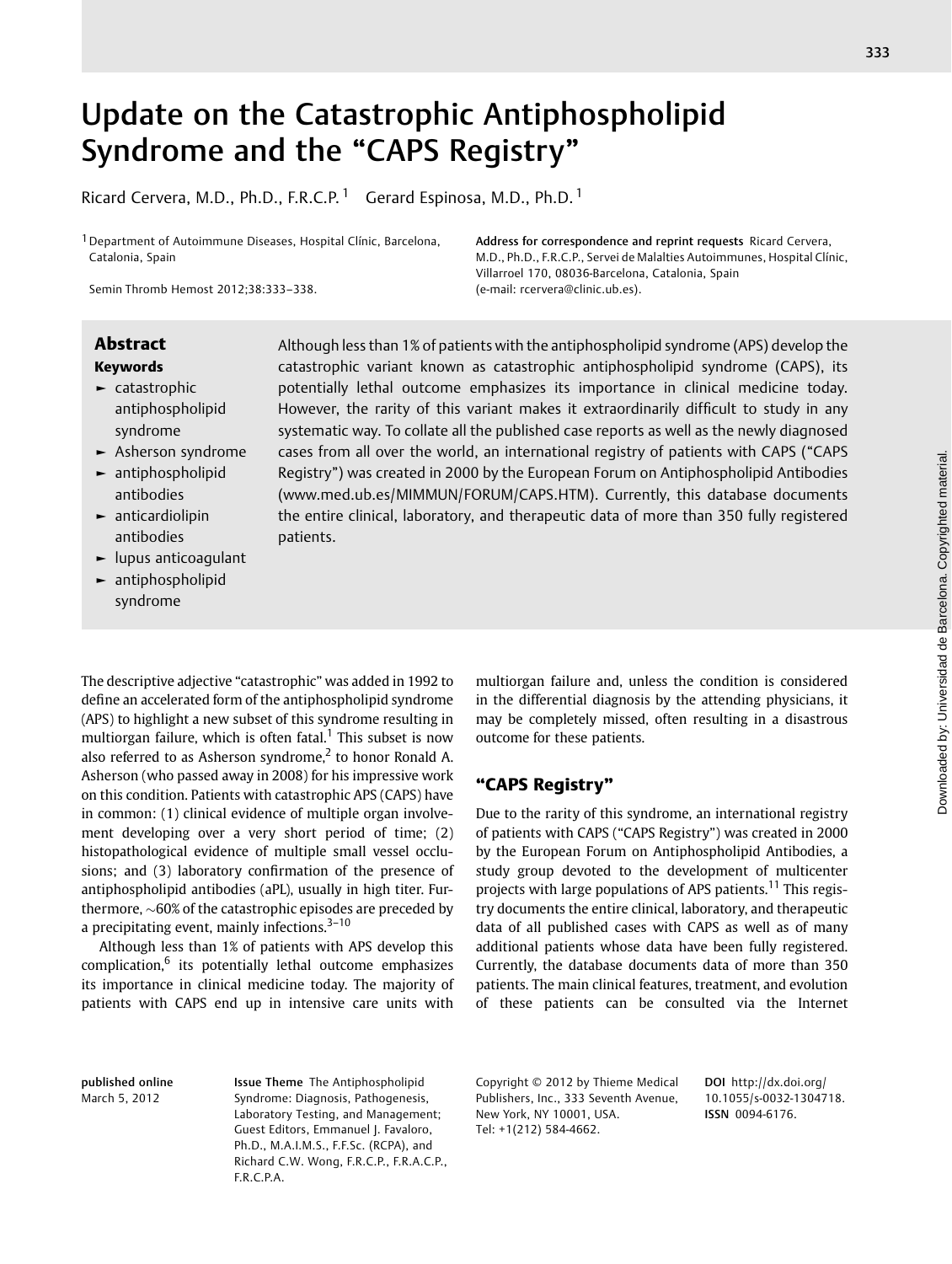(<http://www.med.ub.es/MIMMUN/FORUM/CAPS.HTM>) and the periodical analysis of these data allows us to increase the knowledge of this condition.

# Classification and Diagnosis

The heterogeneity of clinical presentation in CAPS led to the development of consensus criteria for the definition and classification of these patients. In September 2002, a presymposium workshop held during the 10th International Congress on aPL in Taormina, Sicily, Italy, established preliminary criteria for the classification of  $CAPS<sup>7</sup>$  (**Frable 1**) that were later validated.<sup>8</sup> These preliminary criteria with an accompanying "classification algorithm" (► Fig. 1) have been of major importance, as patients with a doubtful diagnosis of CAPS or with less severe disease ("probable" CAPS) are classified separately and distinctly from those with a "definite" diagnosis of CAPS. These criteria have provided a more consistent diagnostic paradigm for CAPS over the past 10 years.

However, when patients present with multiple organ thromboses in a "real-world" setting, multiple factors can impede the timely diagnosis of CAPS and, at times, the differential diagnosis cannot be narrowed to a single disease. To address this problem, in April 2010, during the 13th International Congress on aPL in Galveston, TX, a "Catastrophic APS Task Force" was developed by the meeting organization committee. This task force proposed the delineation of new diagnostic algorithms to help clinicians managing patients in who CAPS is suspected.<sup>12</sup> The goal of the updated CAPS diagnostic algorithms is to provide a "step-by-step" approach to clinicians and researchers while assessing patients with multiple organ thromboses. Important steps of the diagnostic algorithms include: (1) history of APS or persistent aPL positivity; (2) the number of organs involved in less than a week; (3) histopathological evidence of microthrombosis on biopsy(ies); and (4) other explanations for multiple organ thromboses and/or microthrombosis.<sup>13</sup>

# Clinical Features

The detailed analysis of the first 280 patients included in the CAPS Registry shows that 72% are females, with a mean age of 37 years (range, 11 to 60 years). Of these 280 patients, 46% suffered from primary APS, 40% from systemic lupus erythematosus (SLE), 5% from lupus-like disease, and 9% from other autoimmune diseases.<sup>9</sup>

Patients may develop CAPS de novo, without any history of a thrombosis (46%). However, the database also shows that previous deep vein thrombosis, fetal loss, or thrombocytopenia are the most frequently encountered aPL-associated previous manifestations.<sup>9</sup>

A precipitating factor for the episode of CAPS was reported in 53% of the patients. The most common precipitating factors were infections (22%) and surgical procedures (10%). Other less common causes were anticoagulation withdrawal or low international normalized ratio (INR) (8%), other medications (7%), obstetric complications (7%), neoplasia (5%), and SLE flares  $(3\%)$ <sup>9</sup>

The clinical manifestations of CAPS mainly depend on two factors: (1) organs affected by the thrombotic event and the extent of the thrombosis and (2) manifestations of the systemic inflammatory response syndrome (SIRS), which are presumed to be due to excessive cytokine release from affected and necrotic tissues. There are thus two separate and distinct sets of manifestations, each of which requires effective therapy.<sup>14-16</sup>

### Thrombotic Manifestations

Intra-abdominal thrombotic complications affecting the kidneys, adrenal glands, splenic, intestinal, and mesenteric or pancreatic vasculature are most commonly encountered and the patients frequently present initially with abdominal pain or discomfort. Renal disease is present in 71% of patients, but these patients generally do not succumb from the uremia itself. Pulmonary complications are

Table 1 Preliminary Criteria for the Classification of CAPS

| 1. Evidence of involvement of three or more organs, systems and/or tissues. <sup>a</sup>                               |
|------------------------------------------------------------------------------------------------------------------------|
| 2. Development of manifestations simultaneously or in less than a week.                                                |
| 3. Confirmation by histopathology of small vessel occlusion in at least one organ or tissue. <sup>b</sup>              |
| 4. Laboratory confirmation of the presence of aPL antibodies (lupus anticoagulant and/or aCL antibodies). <sup>c</sup> |

Note: Definite CAPS: All four criteria.

Probable CAPS:

• All four criteria, but with involvement of only two organs, systems and/or tissues.

• Criteria 1, 2, and 4.

• Criteria 1, 3, and 4 and the development of a third event after more than 1 week but before 1 month, despite anticoagulation.

<sup>a</sup>Usually, clinical evidence of vessel occlusions, confirmed by imaging techniques when appropriate. Renal involvement is defined by a 50% rise in serum creatinine, severe systemic hypertension (> 180/100 mm Hg) and/or proteinuria (> 500 mg/24 h).

<sup>b</sup>For histopathological confirmation, significant evidence of thrombosis must be present, although vasculitis may occasionally coexist.

<sup>c</sup>If the patient had not been previously diagnosed as having APS, laboratory confirmation requires that aPL antibodies must be detected on two or more occasions at least 12 weeks apart (not necessarily at the time of the event), according to the proposed preliminary criteria for the classification of definite APS.<sup>31</sup>

CAPS, catastrophic antiphospholipid syndrome; aPL, antiphospholipid antibodies; aCL, anticardiolipin antibodies; APS, antiphospholipid syndrome.

<sup>•</sup> All four criteria, but with the absence of repeat detection of aPL at least 12 weeks apart, due to the early death of a patient who had never been tested for aPL before the CAPS event.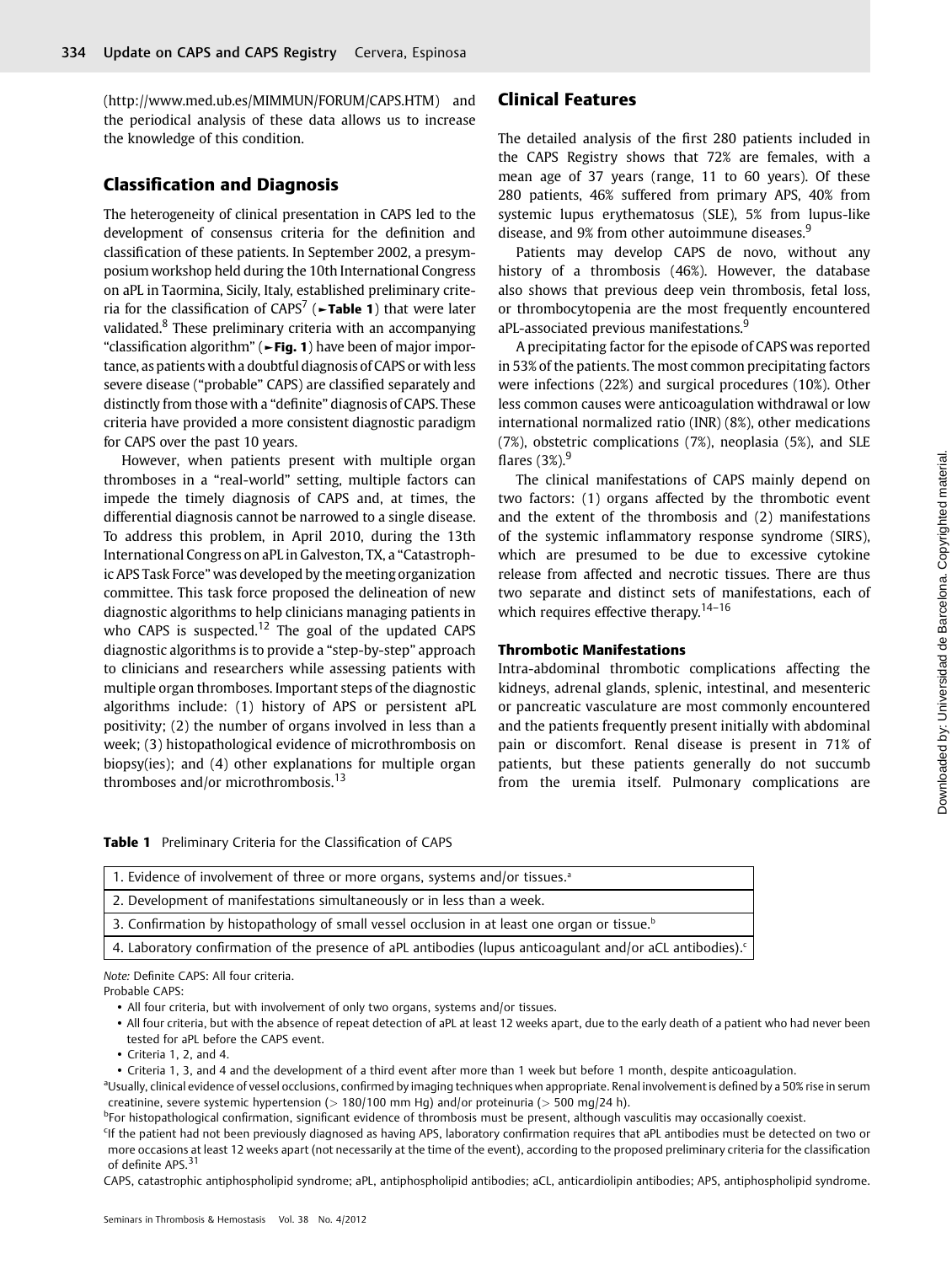

Figure 1 Treatment algorithm for catastrophic APS. \*Need to exclude other microangiopathic syndromes (mainly thrombotic thrombocytopenic purpura and heparin-induced thrombosis/thrombocytopenia). \*\*Plasma exchange should be performed with fresh frozen plasma as the replacement fluid. Plasma exchange is specially indicated if schistocytes are present. APS, antiphospholipid syndrome; IVIG, intravenous immunoglobulins; SLE, systemic lupus erythematosus.

next in frequency (64%), with acute respiratory distress syndrome (ARDS) and pulmonary emboli accounting for the majority of these patients, while pulmonary hemorrhage, microthrombi, pulmonary edema, and infiltrates occur in a minority of patients. Cerebral manifestations (infarcts, encephalopathy, seizures, or cerebral venous occlusions) are also frequent (62%). Small vessel cerebrovascular occlusive disease is probably more common than has been reported and may be the etiology of the encephalopathic features of the syndrome. Cardiac problems occur in 51%, often with valvular defects (mitral, aortic), while myocardial infarctions are a presenting feature in 25% of cases. Skin complications, such as livedo reticularis, purpura, and skin necrosis occur in 50% of patients.

Other organs may be occasionally affected, including testicular/ovarian infarction, necrosis of the prostate, acalculous cholecystitis, and bone marrow infarction.<sup>9</sup>

#### Manifestations of the SIRS

This multisystem inflammatory syndrome is due to cytokine activation and, although actual measurements of cytokine levels in very ill patients with CAPS have not been undertaken, it is assumed that this process occurs in the acute phase of the illness. Certainly, some of the nonthrombotic manifestations of CAPS, particularly ARDS, $17$  are frequently encountered in SIRS. The cytokines involved include tumor necrosis factor (TNF)-α, interleukin (IL)-1, IL-6, and macrophage-migration inhibitory factor and they are responsible not only for ARDS, but also for the cerebral edema, which may be a contributory factor in the initial confusion and deterioration of consciousness seen in these patients. These cytokines are also likely to contribute to myocardial dysfunction in some patients with CAPS. IL-18 is implicated in the pathogenesis of ARDS and acute lung inflammation due to its ability to increase neutrophil migration and lung vascular permeability. Furthermore, ARDS is often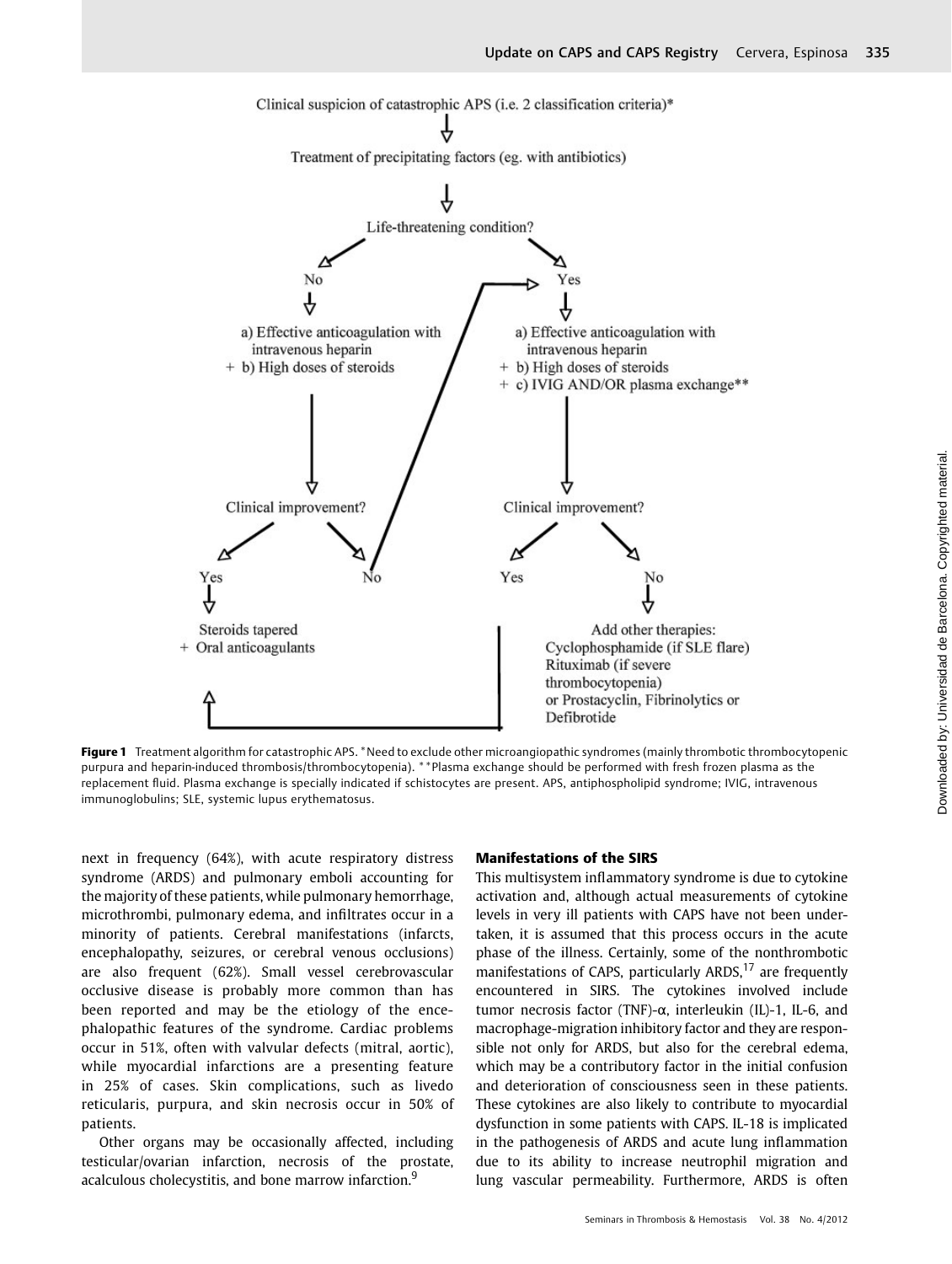complicated by disseminated intravascular coagulation  $(DIC).$ <sup>18</sup>

#### Laboratory Features

Thrombocytopenia was detected in 46% of cases from the "CAPS Registry." One-third of the patients had evidence of hemolysis and 15% had some of the features of DIC.<sup>9</sup> Schistocytes, if present, are usually scanty, unlike the abundant numbers seen in patients with thrombotic thrombocytopenic purpura (TTP).<sup>19</sup>

Immunoglobulin (Ig) G anticardiolipin antibodies (aCL) are usually positive in patients with CAPS with IgM aCL positivity being less frequent (isolated IgM aCL positivity was only occasionally found). Patients who also have a diagnosis of SLE typically have positive antinuclear antibodies, antibodies to double stranded DNA and to extractable nuclear antigens.

# **Treatment**

Early diagnosis and aggressive therapies are essential in the management of CAPS. Unfortunately, despite such therapies, the mortality remains extremely high (around  $30\%$ ).<sup>5</sup> An algorithm with treatment guidelines for the CAPS ( $\blacktriangleright$ Fig. 1) has been proposed.<sup>7</sup> Treatment may be divided into three major categories: (1) prophylactic therapy, (2) specific therapies, and (3) nonspecific therapies.

## Prophylactic Therapy

Particular attention should be given to APS patient according to the following guidelines:

- Any infection, however trivial, should be energetically treated with the appropriate antibiotics.
- APS patients undergoing surgical procedures, however minor, should all receive parenteral anticoagulation during the procedure instead of remaining on oral anticoagulation.
- The puerperium should be adequately covered for a minimum of 6 weeks with parenteral anticoagulants (e.g., subcutaneous heparin).
- Severe SLE "flares," although uncommonly associated with CAPS, should also be treated with parenteral anticoagulation.

#### Specific Therapies

## First-Line Therapies

## Anticoagulants

These are usually given in the form of heparin, which is the mainstay of treatment in patients with CAPS. In fact, the CAPS Registry analysis confirms the lower rate of mortality in anticoagulated patients compared with those who are not (36.9 vs. 77.8%, respectively;  $p < 0.0001$ ).<sup>4</sup> The type of anticoagulation received during the acute phase of CAPS (unfractionated or low-molecular-weight heparin or oral anticoagulation) did not influence the survival of patients. Heparin is usually administered for 7 to 10 days followed by oral anticoagulants aiming for an INR of  $\sim$ 3.0. The dual effect of heparin (inhibition of thrombin generation and inhibition of complement activation) may explain its beneficial effect in APS patients.

#### Glucocorticosteroids (GC)

Based on the analysis of the CAPS Registry, there is no statistically significant difference in survival regarding the route, dose, and duration of GC therapy. Empirically in the case of a life-threatening condition, these should be administered for a minimum of 3 days (1000 mg methylprednisolone daily), but may have to be continued for longer duration depending on the patient's response. However, GC therapy alone did not improve outcome according to data from the CAPS Registry. The rationale for using GC in CAPS is based on their inhibition of nuclear factor-κB, which is an important mediator in both SIRS- and aPL-mediated thrombosis. Therefore, unless an absolute contraindication exists, GC should be considered in CAPS patients.

#### Second-Line Therapies

#### Plasma Exchange (PLEX)

This procedure removes aPL (most likely transiently) as well as cytokines, TNF-α, and complement products. Based on a literature search of the use of PLEX in patients with  $CAPS<sub>1</sub><sup>20</sup>$  as well as analysis of the CAPS Registry,<sup>5</sup> the use of PLEX clearly improves patient survival. The current recommendation is to start PLEX if there is no response to anticoagulation and  $GC<sup>1</sup>$ There are times when PLEX is used as part of the first-line management in patients with a particularly severe presentation. $<sup>7</sup>$  It is important to note that most, but not all, reported</sup> patients with CAPS received PLEX together with fresh frozen plasma (FFP) as the replacement fluid. FFP contains natural anticoagulants, such as Antithrombin, and also clotting factors. It is not known if PLEX with a different replacement fluid, such as human albumin solution, would result in different outcomes. It is important to note that PLEX should be the treatment of choice in patients with features of microangiopathic hemolytic anemia and a prominent component of small vessel occlusive disease. The most often used procedure for PLEX is removal of 2 to 3 L of plasma per session, for a minimum of 3 to 5 days.

### Intravenous Immunoglobulins (IVIG)

The daily dose recommended is 0.4 g/d/kg body weight for 4 to 5 days. IVIG may be of particular value in those patients who have severe thrombocytopenia, but may also possibly decrease the synthesis of aPL and increase the catabolism of circulating pathological immunoglobulins due to antiidiotypic action. IVIG infusions are usually well tolerated, but there are a few reports of thromboembolic events (especially with rapid infusion of high doses in certain patients groups; see below), as well as a few cases of acute renal failure following IVIG therapy.<sup>21</sup> At present, analysis of treated patients with CAPS from the CAPS Registry does not show any evidence that IVIG on its own improves survival in patients with this condition. However, its combined use with PLEX might be more effective and therefore this combination could be considered for the most severe cases.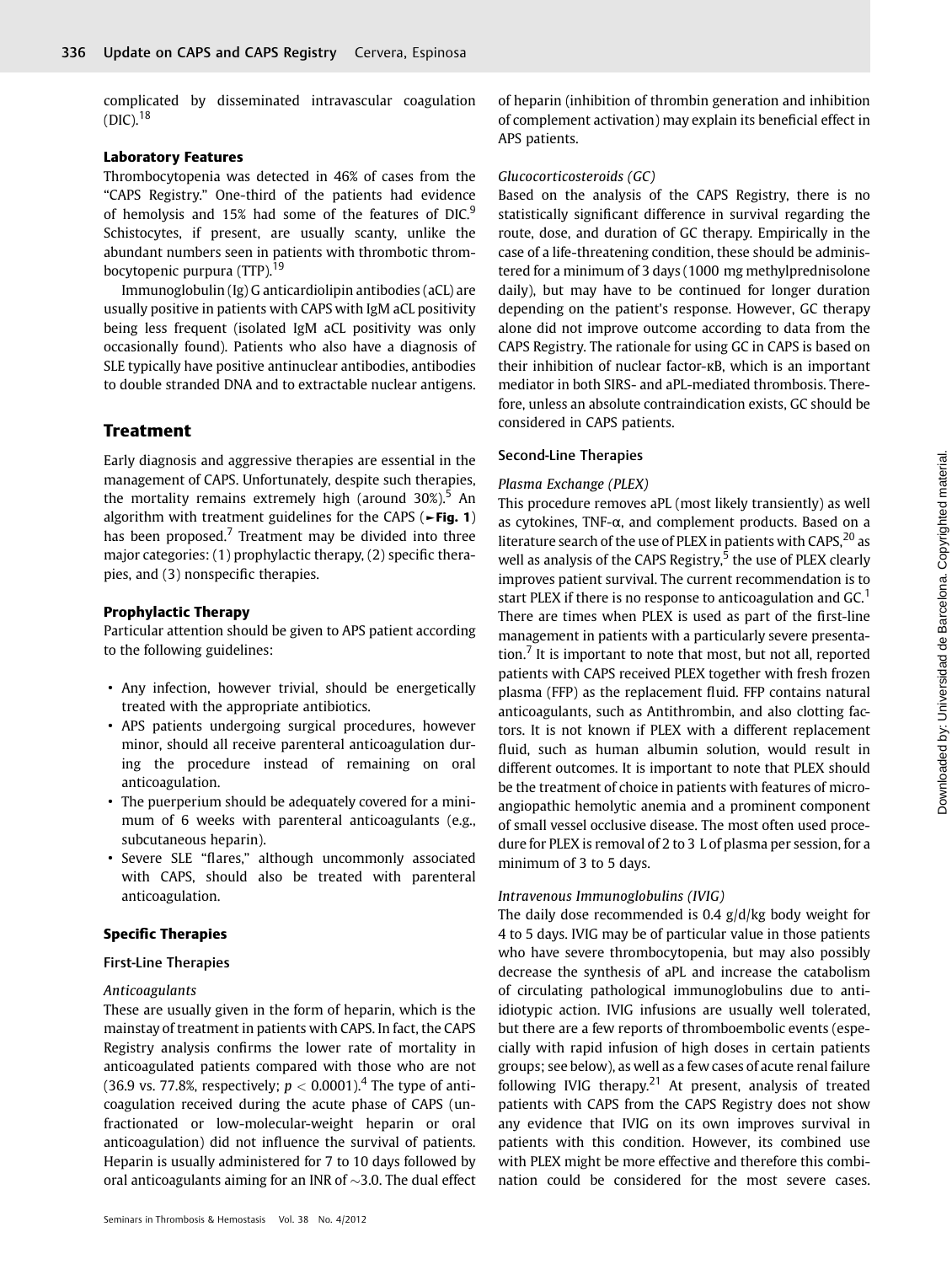Physicians should be aware that thrombosis with IVIG use has been reported when high doses of IVIG are delivered rapidly, especially in elderly patients with comorbidities such as diabetes, hypertension, or hypercholesterolemia. Thus, if anticoagulation needs to be interrupted in the patient (e.g., because of bleeding), physicians should be cautious with the use of IVIG. Some of the strategies to reduce the risk of thrombosis include avoiding other intravenous products with a high osmotic load, reducing the rate of IVIG infusion (to avoid the delivery of a large osmotic load), adequate hydration, and using nonsucrose IVIG products (especially in patients with renal failure). When IVIG and PLEX are to be used simultaneously in the same patient, to prevent the removal of IVIG by PLEX, IVIG should be administered after the last day of the PLEX.

#### Third-Line Therapies

These comprise several agents that have either been used fairly often (cyclophosphamide) or only in a few cases (rituximab, prostacyclins, ancrod, defibrotide), and may have contributed to the recovery of the patient.

#### Cyclophosphamide

This may be beneficial in CAPS patients with SLE but not in primary APS patients, as has been demonstrated in a recent multivariate analysis of the CAPS Registry.<sup>22</sup> However, these results may have been confounded by the fact that cyclophosphamide was usually administered earlier in the course of management of SLE-associated CAPS patients than in primary APS patients with CAPS. Nevertheless, physicians should have a relatively low threshold to use cyclophosphamide in CAPS patients with SLE, especially in the presence of active lupus disease.

#### Rituximab

This is an anti-CD20 monoclonal antibody that has been used successfully in a limited number of APS patients with thrombocytopenia<sup>23–25</sup> or autoimmune hemolytic anemia.<sup>24</sup> However, it is not possible to evaluate if rituximab had any direct or indirect antithrombotic effect as all rituximab-treated CAPS patients also received anticoagulants and multiple immunosuppressive agents.26–<sup>28</sup>

#### Prostacyclin

This compound is a potent inhibitor of platelet aggregation and would thus theoretically be of benefit to mitigate the ongoing prothrombotic process. It is also a vasodilator. The usual dose is 5 ng/kg/min administered over 7 days.

#### Ancrod

This is a powerful fibrinolytic and also corrects plasminogen activator deficiencies. However, it is seldom used today.

#### Defibrotide

This is an alkali metal salt of single stranded DNA and has antithrombotic properties. Because of its polypharmacological properties, it may play an important role in the future in the management of refractory patients with CAPS. In the CAPS Registry, its use has been reported to be associated with a successful outcome in one patient.<sup>29</sup>

## Other Fibrinolytics

Other fibrinolytics compounds such as streptokinase, urokinase, and tissue plasminogen activators, theoretically, might have an important role to play in the management of refractory patients with CAPS, but may be associated with hemorrhagic complications. Clinicians therefore need to weigh up the pros and cons of these compounds' judicious use in difficult cases where a life-threatening situation is imminent because of ongoing clotting.

# Relapsing CAPS

Relapsing CAPS is distinctly uncommon compared with the not dissimilar condition of TTP, in which relapses frequently occur. In the CAPS Registry, relapses were reported in only 9 of 280 patients (3%). A total of 35 episodes of CAPS were described in these patients (6 patients presented 2 recurrences, 2 patients suffered 3 relapses, and 1 patient developed 17 relapses), with an overall mortality rate of 33%. The mean age of these patients was  $45 \pm 16$  years. Five patients (55%) were females and 8 patients (88%) suffered from primary APS. A precipitating factor was identified in nine episodes (55% infections, 45% related with anticoagulant treatment). The most common organs involved were the brain, kidney, heart, and lung. Interestingly, laboratory features of microangiopathic hemolytic anemia (schistocytes) were present in 13/18 episodes (72%). Therefore, although relapse is a rare complication in patients with CAPS, the presence of schistocytes may be a useful indicator of the development of a relapse.<sup>30</sup>

# Conclusion

The CAPS is an uncommon but potentially life-threatening condition for which clinicians need to have a high degree of awareness. It is clear that the majority of patients with this condition have manifestations of microangiopathy, namely occlusive vascular disease affecting predominantly the small vessels of different organs, particularly kidney, lungs, brain, heart, and liver. A minority of CAPS patients only experience the large vessel type occlusions typically seen in the non-CAPS patients. It is highly likely that there is a fundamental, profound, and sudden disturbance of the coagulation or fibrinolytic systems induced by the aPL in this group of patients, but the precise precipitating factors remain unknown in most cases. The therapeutic connotation of such a disturbance is that it may be corrected with the combination of anticoagulation, GC, and attempts to achieve a prompt reduction in the levels of circulating aPL (via PLEX and/or IVIG).

# References

<sup>1</sup> Asherson RA. The catastrophic antiphospholipid syndrome. J Rheumatol 1992;19(4):508–512